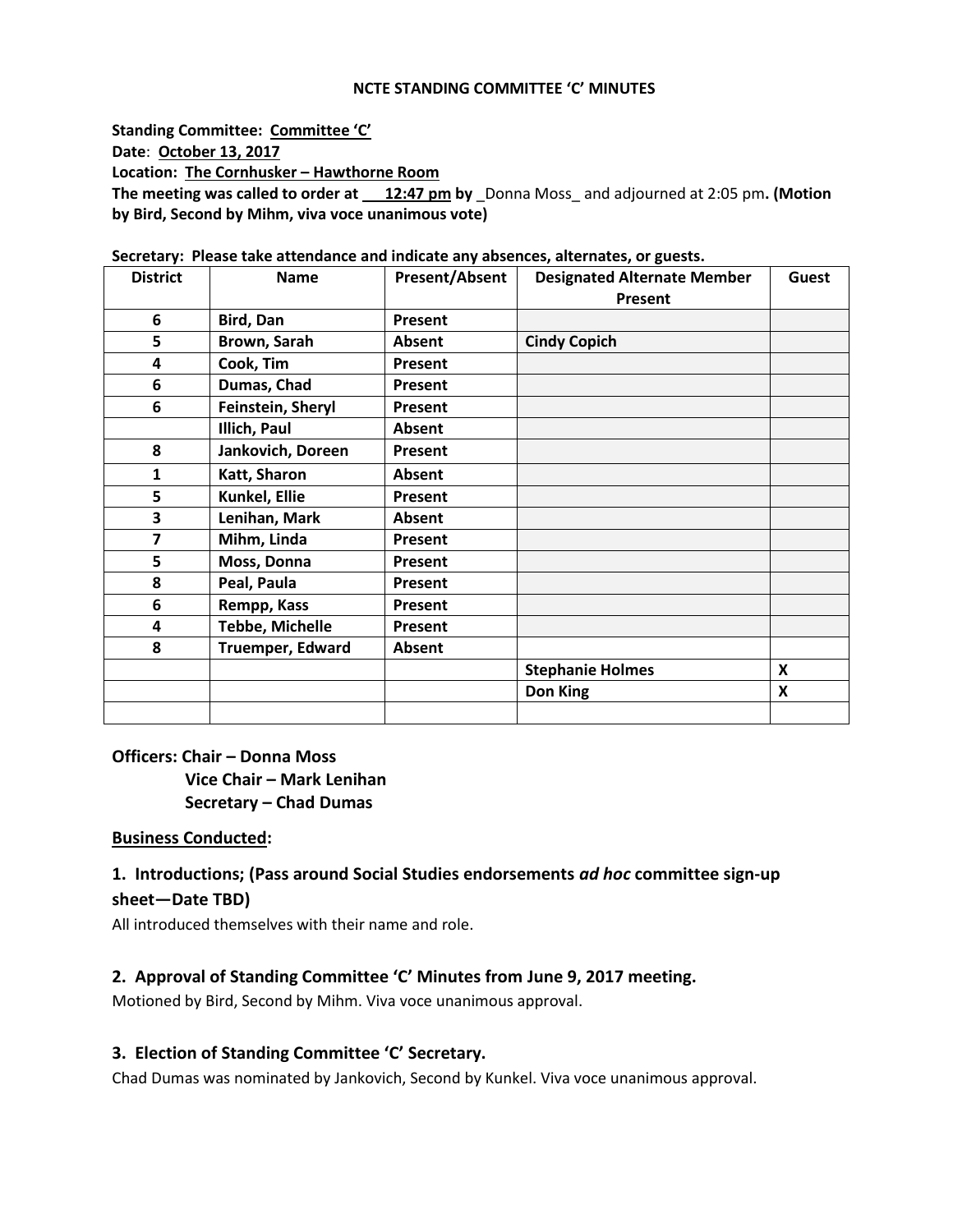# **4. Discussion regarding attracting and retaining diverse teacher education candidates/educators / Responses to Guiding Questions—Diversifying the NE Teaching Force (handout) NOTE: Please record responses to questions.**

What are the barriers to achieving a diverse educator pipeline?

- Geography, services (ability for an African-American to get a haircut, for example), cultural barriers
- Demographics of regional areas of colleges is homogenous
- Diverse students tend to have more difficulty passing the Praxis
- We don't think about it—including down into Middle School where we are recruiting and preparing kids for a career in education
- Minority role models in education are few and far between

What are strategies to overcome those barriers?

- Better preparation in programs for the Praxis
- Recruiters specifically for certain subgroup populations
- Onboarding students early on
- Emerging Educators' programs in high and middle schools
- Student loan debt elimination opportunities—sharing this information with students

## **5. Discussion regarding current Curriculum Supervisor (revised to Leadership for Teaching and Learning) endorsement.**

Recommendation from Executive Committee to remove this endorsement from Rule 24. Discussed "Guiding Questions" as provided on the NCTE website. Considerations:

- Small number of people who currently have it
- It's easier to recruit people to a program when an endorsement is at the end
- Other states seem to be moving more towards this kind of endorsement
- When would this endorsement be a requirement?
- The requirements in a C&I Masters Degree already fulfill this endorsement
- HR in districts do not look to this endorsement to hire staff (though some may not look at endorsements, anyway, as they look to knowledge, skills and dispositions of staff—then find a way to get the endorsement to meet requirements)
- Special Education Director endorsement is separate from this endorsement
- Maybe it has value on a teaching certificate instead of administrative
- Potential for it to be a supplemental endorsement (12 or 18 hours?) instead of a full 36?
- Ad hoc committee said that this is an endorsement that is needed—for people like instructional coaches, professional developers, etc.
- Staff who are in positions that might require this endorsement build knowledge, skill and disposition in other ways and not necessarily through an endorsement
- This provides growth opportunities for teachers without having to become an administrator (or get an administrative certificate)
- It is helpful for coaches to be able to have an endorsement with this knowledge and skills without them being in an administrative role (NSEA)
- There is value in the endorsement—particularly as a teaching endorsement
- Are institutions of higher ed equipped to handle this as a teaching endorsement? (some could adjust)
- Will a person with this certificate be hired?